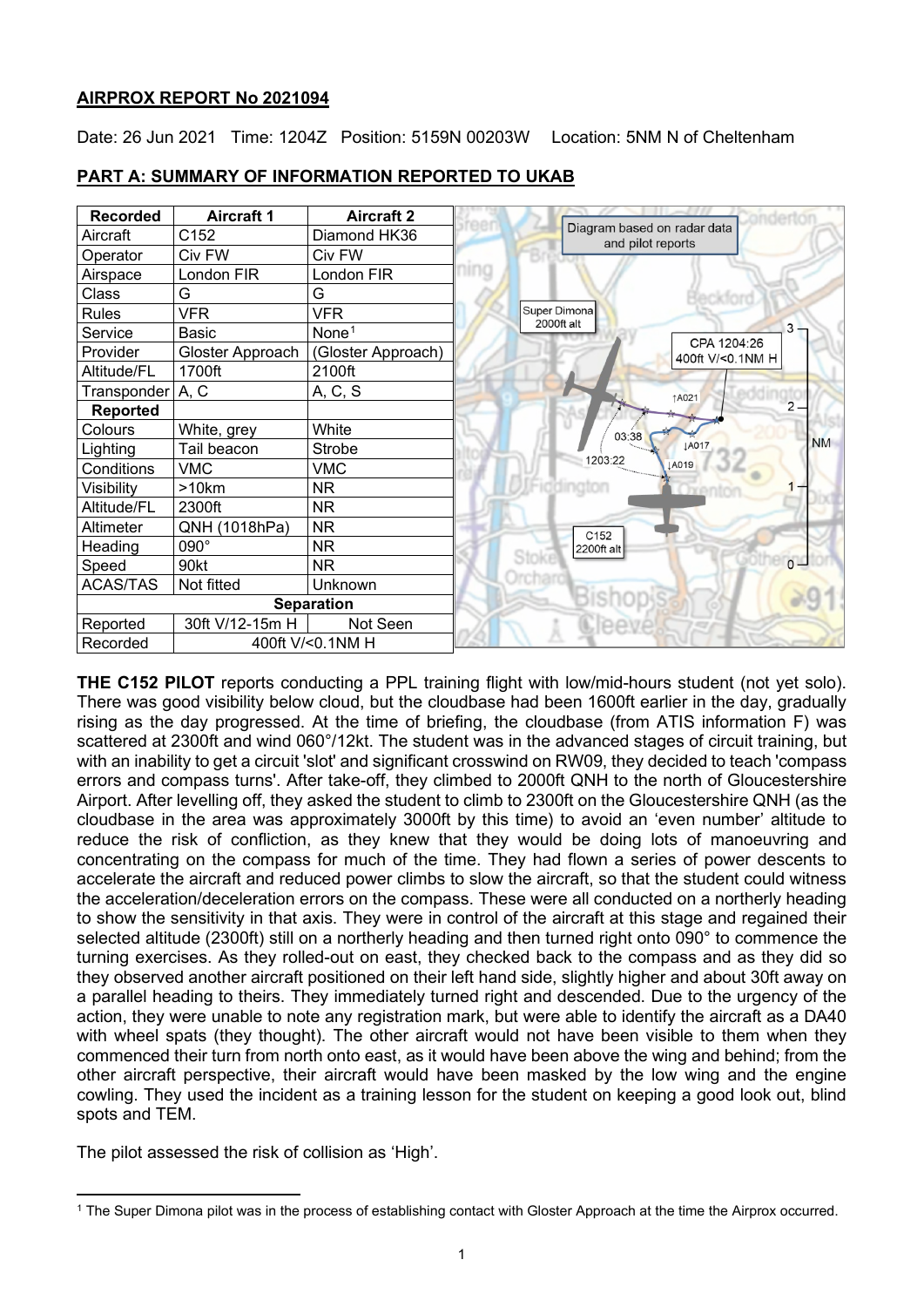**THE SUPER DIMONA PILOT** reports undertaking a practise cross-country flight with turning points at Tewkesbury and Moreton-in-Marsh. The cloudbase was approximately 2400ft and the horizontal visibility was good. They were receiving a Basic Service from Oxford Radar until they reached their turning point at Tewkesbury. This service was then terminated and a free-call to Gloster Approach was made. No mention of conflicting traffic was received from the Oxford controller. According to the reported time of the incident, they may have been distracted with a free-call to Gloster Approach, as they were unsure of the message from Oxford Radar, wrote down the frequency change, checked the frequency on the map before the call and made mistakes in their unplanned call to Gloster Approach; they requested and received a Basic Service. They did not see the C152 and were unaware of an Airprox incident.

**THE GLOSTER APPROACH CONTROLLER** reports that it was brought to their attention that an Airprox was filed by the commander of [the C152] against an aircraft which appeared to be a DA40. No report was made on the frequency about the intention to file an Airprox.

## **Factual Background**

The weather at Gloucestershire Airport was recorded as follows:

METAR EGBJ 261150Z 09010KT 9999 SCT025 20/11 Q1018= METAR COR EGBJ 261220Z 08010KT 9999 SCT030 20/10 Q1017=

### **Analysis and Investigation**

### **Gloucestershire Airport Air Traffic Services**

[The C152 pilot] had departed Gloucestershire Airport to the north on a local flight and had been placed on a Basic Service at 1158. At 1204, [the Super Dimona pilot] contacted Gloster Approach. The pilot's original call was somewhat lacking in information and the APP ATCO had to make multiple transmissions to glean the required details in order to provide a Basic Service. The pilot reported that they were routing via Tewkesbury at an altitude of 1900ft. They were placed on a Basic Service and instructed to report north-east abeam. Less than a minute later, they reported at Tewkesbury routeing [eastbound]. The next call from either pilot was not until 1218, with [the C152 pilot] requesting a QDM and subsequently [the Super Dimona pilot] changing to [the frequency of their destination] which was acknowledged. No report was made by either pilot on the RT about an Airprox or after the aircraft landed.

There was no report made on the RT, the APP ATCO would not have known where the C152 was as it was local flying and the [Super Dimona pilot's] first call was already pretty much overhead Tewkesbury. The radar is also only being used as an ATM and therefore it would have been unlikely the ATCO would have seen either contact on the radar display. There are no ATCO contributory factors from what can be gleaned from the recordings and the ATCO debrief.

#### **UKAB Secretariat**

An analysis of the NATS radar replay was conducted, which showed the Super Dimona tracking in an easterly direction at an altitude of 2000-2100ft and the C152 manoeuvring between 2200ft and 1700ft. During the moments leading up to, and including, the Airprox, the Super Dimona was displaying a transponder code listed as an Oxford Approach Basic Service code. The RTF recordings from Gloster Approach were checked and, at 1204:00, the Super Dimona pilot initiated contact with Gloster Approach with the aim of agreeing a Basic Service with the controller; after a protracted exchange, a Basic Service was agreed with the Gloster Approach controller at 1204:55.

At 1203:38, the Super Dimona passed in front of the C152 at a range of 0.5NM and 100ft above (see Figure 1). The C152 turned to the east at 1203:50 and flew a track approximately parallel to, but converging with, that of the Super Dimona up until CPA, which occurred at 1204:26 (see Figure 2).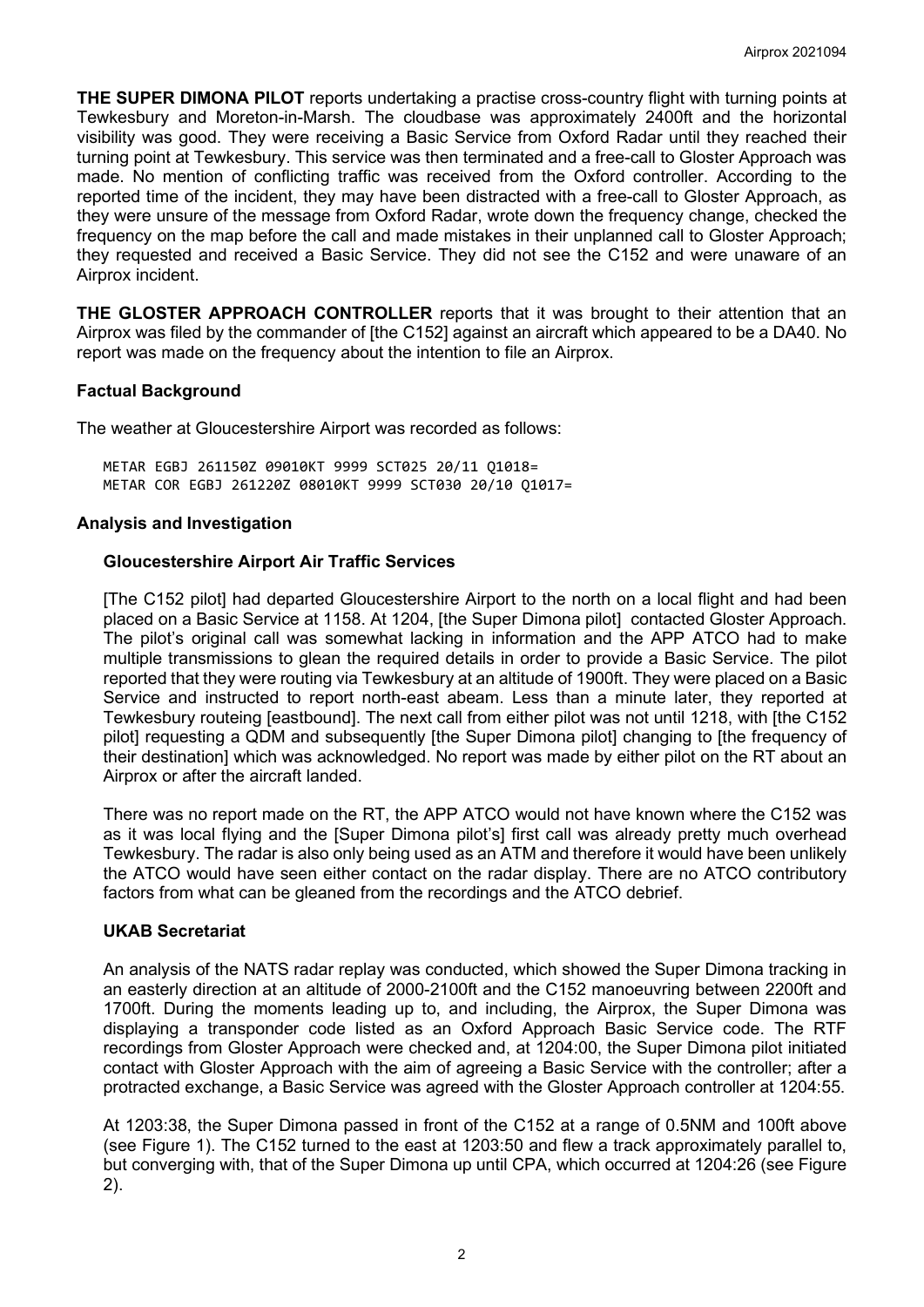



Figure 1 – 1203:38 Figure 2 – 1204:26 – CPA

The C152 and Super Dimona pilots shared an equal responsibility for collision avoidance and not to operate in such proximity to other aircraft as to create a collision hazard. [2](#page-2-0) If the incident geometry is considered as converging then the Super Dimona pilot was required to give way to the C152. $^{\rm 3}$  $^{\rm 3}$  $^{\rm 3}$ 

# **Summary**

An Airprox was reported when a C152 and a Diamond Super Dimona motor-glider flew into proximity 5NM N of Cheltenham at 1204Z on Saturday 26<sup>th</sup> June 2021. Both pilots were operating under VFR in VMC, the C152 pilot in receipt of a Basic Service from Gloster Approach and the Super Dimona pilot in the process of agreeing a Basic Service with Gloster Approach.

# **PART B: SUMMARY OF THE BOARD'S DISCUSSIONS**

Information available consisted of reports from both pilots, radar photographs/video recordings, a report from the air traffic controller involved and a report from the appropriate operating authority. Relevant contributory factors mentioned during the Board's discussions are highlighted within the text in bold, with the numbers referring to the Contributory Factors table displayed in Part C.

The Board first considered the actions of the C152 pilot and noted that, whilst it had been they that had filed the Airprox report, no mention of an Airprox had been made on the Gloster Approach frequency. The Board wished to highlight to pilots the importance of reporting an Airprox on frequency, because this allows controllers to take the required action immediately and preserve any necessary data. Members noted that the C152 had not been fitted with any equipment capable of detecting the presence of the Super Dimona and that there had been no Traffic Information from the Gloster Approach controller; therefore, the Board agreed that the C152 had not had any situational awareness of the presence of the Super Dimona (**CF2**). This had left the C152 pilot relying on their lookout for the detection of other aircraft. The Board discussed the 'Compass Errors and Compass Turns' exercise and heard from a GA pilot member with an instructional qualification that this exercise can necessarily be quite focussed on the magnetic compass (to demonstrate the effects of turning, acceleration etc). The Board felt that the need to monitor the magnetic compass during their flight had naturally decreased the amount of time that the Cessna 152 pilot had been able to conduct their lookout, and that this had been contributory to the Airprox (**CF3**). Members then discussed at length the moment that the C152 pilot had sighted the Super Dimona. There was a significant difference between the C152 pilot's estimation of vertical separation and that measured on the NATS radar replay. Some members

<span id="page-2-0"></span><sup>2</sup> (UK) SERA.3205 Proximity.

<span id="page-2-1"></span><sup>3</sup> (UK) SERA.3210 Right-of-way (c)(2) Converging.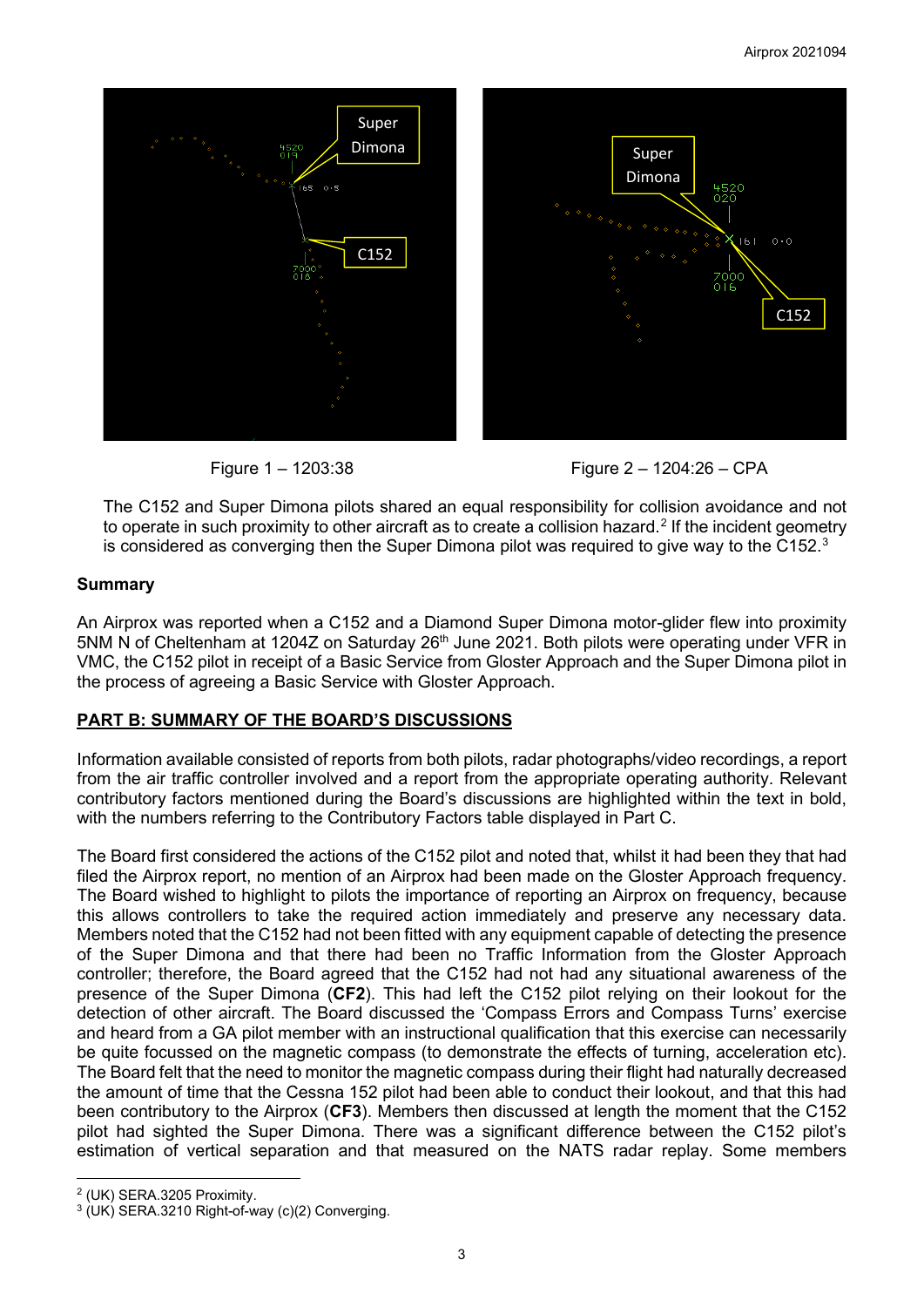wondered if the C152 pilot had spotted the Super Dimona shortly after making their turn onto an easterly heading, when the vertical separation had been recorded at 100-200ft. However, the Board discounted this because the radar recording showed the C152 still tracking towards the Super Dimona as the recorded vertical separation increased, which did not correspond with the C152 pilot's report that they had immediately turned right and descended on sighting the other aircraft. Ultimately, the Board could not reconcile the difference between the recorded and reported vertical separation and, whilst known radar and transponder tolerances may account for some of the difference, it could not explain such a disparity. The Board therefore concluded that the point at which the C152 pilot had sighted the Super Dimona had been the same as the recorded CPA, and so had been too late to materially affect the separation (**CF4**).

Turning to the actions of the Super Dimona pilot, the Board noted that they had been in receipt of an ATS from Oxford Radar up until they made their initial call to Gloster Approach, but the Super Dimona pilot did not report having received any Traffic Information from the Oxford Approach controller. Indeed, the Super Dimona pilot had been operating, in the Board's view, either at or beyond the practical limits of Oxford Radar coverage and had been in receipt of a Basic Service, so they would have been unlikely to have received any Traffic Information anyway. The Board also noted that the Super Dimona pilot had not reported whether or not they had been carrying any additional electronic conspicuity equipment and so concluded that they had not had any situational awareness of the presence of the C152 (**CF2**). Members noted that the Super Dimona pilot had been making initial contact with the Gloster Approach controller at the time of the Airprox and, given the protracted nature of the radio call, considered that this had distracted the Super Dimona pilot from their lookout (**CF3**), and agreed that the Super Dimona pilot had not seen the C152 at all (**CF4**).

The Board then considered the actions of the Gloster Approach controller and quickly agreed that there was little that they could have done to prevent the Airprox occurring. Members agreed that, under the terms of a Basic Service, the controller had not been required to monitor the C152 (**CF1**) and also that they had only just received the initial contact message from the Super Dimona pilot and so had not been in a position to understand the whereabouts of that aircraft.

Finally, the Board considered the risk involved in this event. Members took into account the recorded separation as measured on the NATS radar replay and the C152 pilot's estimated separation and assessment of collision risk (the C152 pilot had assessed the risk as 'high'). Whilst it was clear from the radar recordings and the C152 pilot's account that the horizontal separation had been minimal, once again the discrepancy between measured and reported vertical separation presented a problem for the Board to reconcile. Some members suggested that the risk be categorised according to the pilot's report alone, while others suggested that this was only a estimate and that the recoded data should form the basis for the risk categorisation. Furthermore, some members also felt that the aspect ratio of the Super Dimona may have led the C152 pilot to assess a reduced separation – the C152 pilot identified the aircraft as a DA40, which has a wingspan of half that of a Super Dimona. After further discussion, and acknowledgement that the C152 pilot may have been startled by the presence of the Super Dimona and therefore underestimated the separation distance, the Board agreed that there had been no risk of collision but that safety had been reduced below that which would normally be acceptable for operations in Class G airspace. Accordingly, the Board assigned a Risk Category C to this event.

# **PART C: ASSESSMENT OF CONTRIBUTORY FACTORS AND RISK**

## Contributory Factors:

| 2021094                                                        |                                       |                                     |                                                                               |  |  |  |
|----------------------------------------------------------------|---------------------------------------|-------------------------------------|-------------------------------------------------------------------------------|--|--|--|
| <b>Factor</b>                                                  | <b>Description</b>                    | <b>ECCAIRS Amplification</b>        | <b>UKAB Amplification</b>                                                     |  |  |  |
| <b>Ground Elements</b>                                         |                                       |                                     |                                                                               |  |  |  |
| • Situational Awareness and Action                             |                                       |                                     |                                                                               |  |  |  |
| Contextual                                                     | • ANS Flight Information<br>Provision | Provision of ANS flight information | The ATCO/FISO was not required to<br>monitor the flight under a Basic Service |  |  |  |
| <b>Flight Elements</b>                                         |                                       |                                     |                                                                               |  |  |  |
| • Situational Awareness of the Conflicting Aircraft and Action |                                       |                                     |                                                                               |  |  |  |